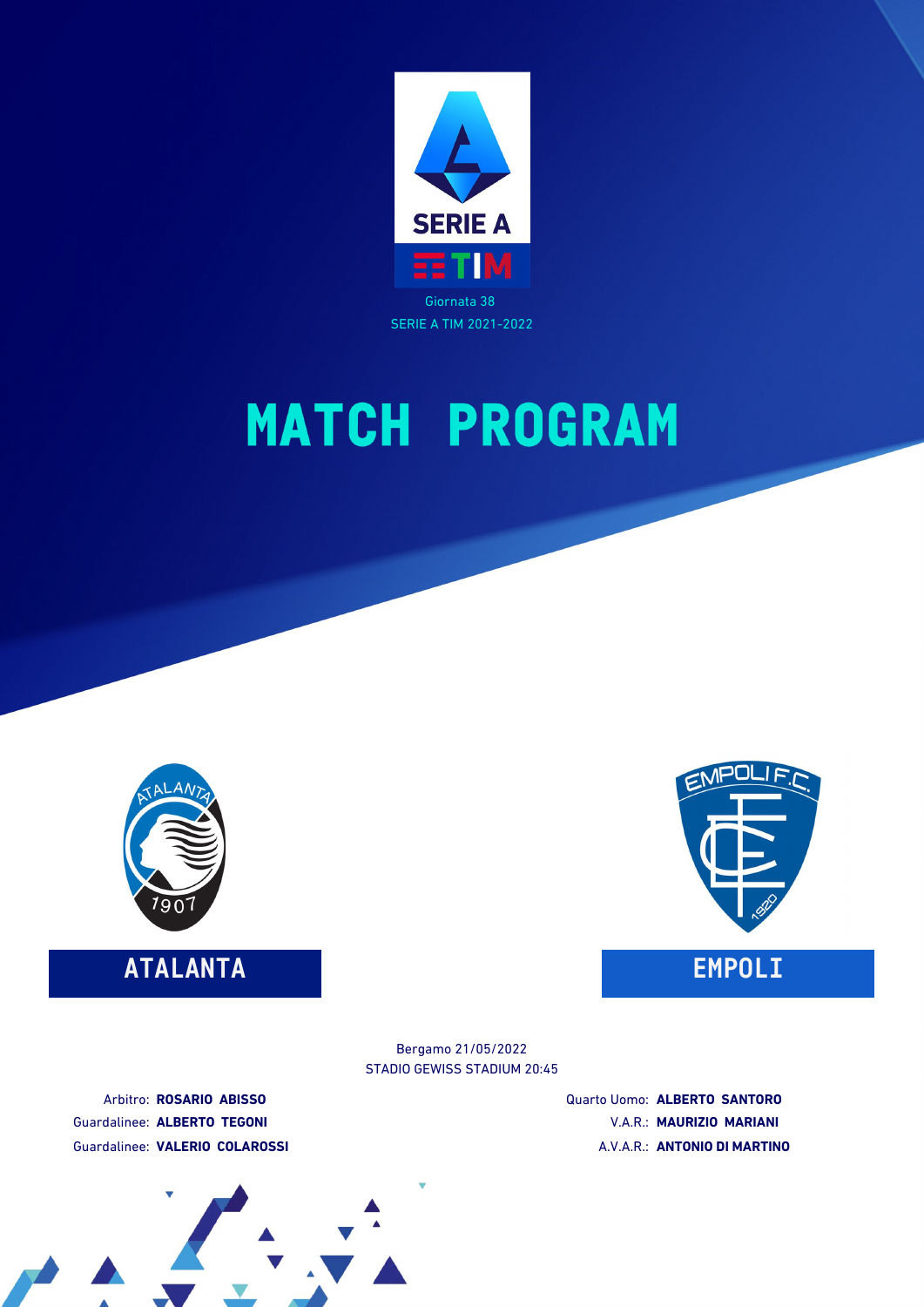

# **MATCH PROGRAM**

Bergamo 21/05/2022 STADIO GEWISS STADIUM - 20:45



### **RISULTATI STAGIONALI**

| <b>TOTALI</b>         | <b>PTG</b> | G  | v  | N         | P.               | GF | <b>GS</b> | DIFF.RETI         |
|-----------------------|------------|----|----|-----------|------------------|----|-----------|-------------------|
| <b>ATALANTA</b>       | 59         | 37 | 16 | 11        | 10               | 65 | 47        | $+18$             |
| <b>EMPOLI</b>         | 38         | 37 | 9  | 11        | 17               | 49 | 70        | $-21$             |
| <b>CASA/TRASFERTA</b> | <b>PTG</b> | G  | v  | N         | Þ                | GF | <b>GS</b> | <b>MEDIA GOAL</b> |
| <b>ATALANTA</b>       | 20         | 18 | 4  | 8         | $\boldsymbol{6}$ | 31 | 28        | 1.7               |
| <b>EMPOLI</b>         | 21         | 18 | 5  | $\bullet$ | 7                | 21 | 26        | 1.2               |

### **ULTIMI PRECEDENTI**

| 2021-22 8^ G  | <b>EMPOLI</b>                                                                   | <b>ATALANTA</b>                                                                          |         |
|---------------|---------------------------------------------------------------------------------|------------------------------------------------------------------------------------------|---------|
| 17/10/2021    | 30'(1°T) F. DI FRANCESCO                                                        | 11'(1°T) J. ILICIC, 26'(1°T) J. ILICIC, 4'(2°T)[A] M. VITI, 44'(2°T)<br><b>D. ZAPATA</b> | $1 - 4$ |
| 2018-19 32^ G | <b>ATALANTA</b>                                                                 | <b>EMPOLI</b>                                                                            |         |
| 15/04/2019    |                                                                                 |                                                                                          | $0 - 0$ |
| 2018-19 13^6  | <b>EMPOLI</b>                                                                   | <b>ATALANTA</b>                                                                          |         |
| 25/11/2018    | 42'(1°T) A. LA GUMINA, 32'(2°T)[A] A. MASIELLO, 47'(2°T) M.<br><b>SILVESTRE</b> | 33'(1°T) R. FREULER, 40'(1°T) H. HATEBOER                                                | $3-2$   |
| 2016-1737^G   | <b>EMPOLI</b>                                                                   | <b>ATALANTA</b>                                                                          |         |
| 21/05/2017    |                                                                                 | 13'(1°T) A. GOMEZ                                                                        | $0 - 1$ |
| 2016-17 18^ G | <b>ATALANTA</b>                                                                 | <b>EMPOLI</b>                                                                            |         |
| 20/12/2016    | 29'(2°T) F. KESSIE, 49'(2°T) M. D'ALESSANDRO                                    | 6'(2°T) L. MCHEDLIDZE                                                                    | $2 - 1$ |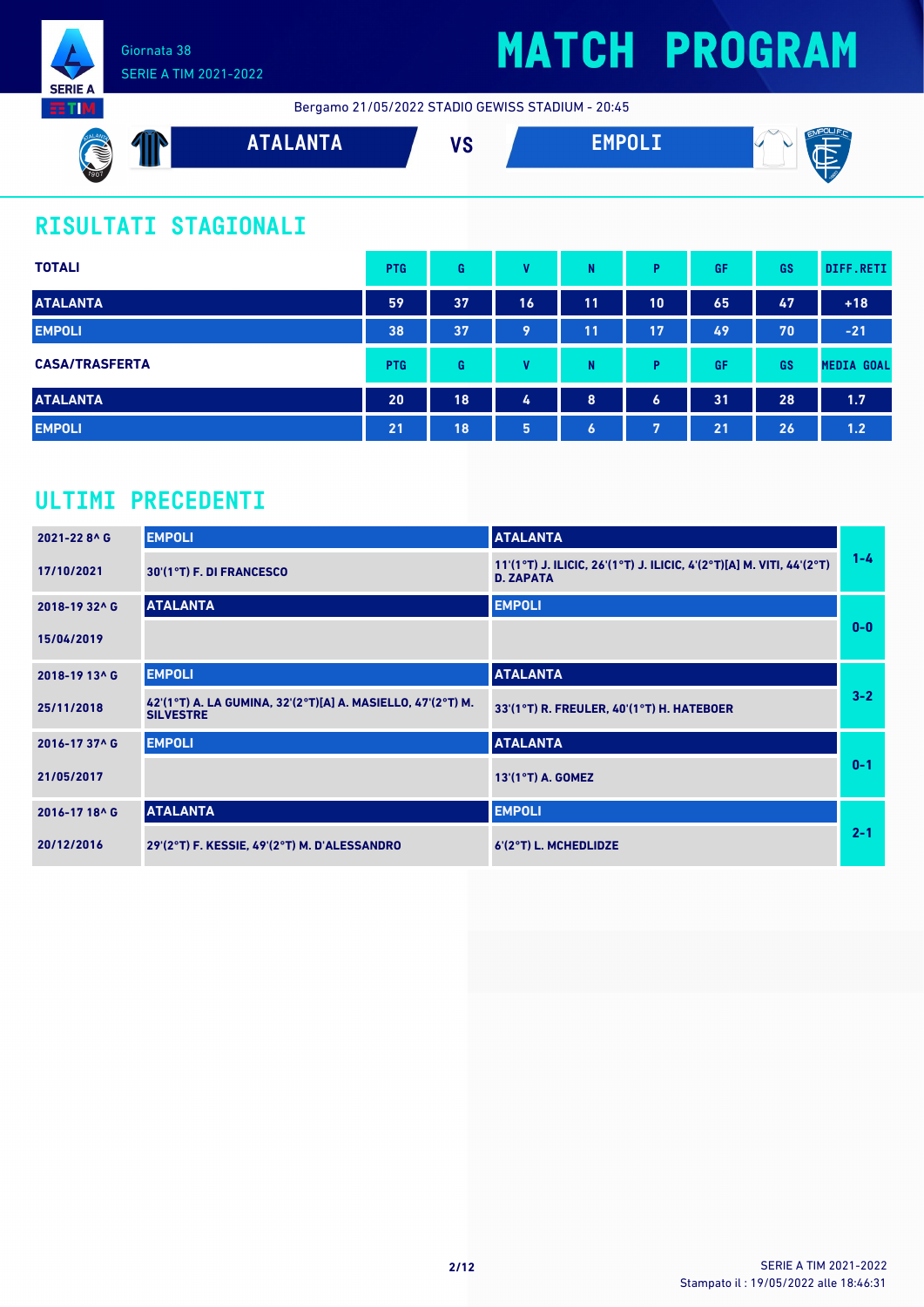

Bergamo 21/05/2022 STADIO GEWISS STADIUM - 20:45

| S.<br>للتالية | <b>ATALANTA</b> | VC<br>V J | FMBAL T | $\checkmark$<br><b>CM</b><br>M.<br>ъ. |
|---------------|-----------------|-----------|---------|---------------------------------------|
| 1907          |                 |           |         |                                       |

### **ROSA DELLE SQUADRE**

| <b>ATALANTA</b>                             | PRES. A                     | GOL A        | GOL 2021-22    | PRES. 2021-22  | MIN. 2021-22 |
|---------------------------------------------|-----------------------------|--------------|----------------|----------------|--------------|
| <b>PORTIERI</b>                             |                             |              |                |                |              |
| 1 JUAN MUSSO                                | 134                         | 183          | 41             | 32             | 3029         |
| 31 FRANCESCO ROSSI                          | 4                           | 3            | $\mathbf{1}$   | $\mathbf{1}$   | 44           |
| <b>MATEVZ DAJCAR</b><br>43                  | 0                           | $\bf{0}$     | 0              | 0              | $\mathbf 0$  |
| <b>TOMMASO BERTINI</b><br>47                | $\mathbf 0$                 | $\bf{0}$     | $\mathbf{0}$   | 0              | $\bf{0}$     |
| 53 JACOPO SASSI                             | $\mathbf{0}$                | $\pmb{0}$    | 0              | 0              | $\mathbf 0$  |
| <b>57 MARCO SPORTIELLO</b>                  | 184                         | 252          | 5              | 5              | 477          |
| <b>DIFENSORI</b>                            |                             |              |                |                |              |
| 2 RAFAEL TOLOI                              | 197                         | 8            | $\mathbf{1}$   | 20             | 1522         |
| 3 JOAKIM MAEHLE                             | 45                          | $\mathbf{1}$ | $\mathbf{1}$   | 25             | 1567         |
| 6 JOSE' PALOMINO                            | 155                         | 6            | $\mathbf{1}$   | 33             | 2747         |
| <b>GIUSEPPE PEZZELLA</b><br>13 <sup>°</sup> | 111                         | $\mathbf{1}$ | 0              | 21             | 1141         |
| <b>BERAT DJIMSITI</b><br>19                 | 154                         | 4            | 1              | 30             | 2319         |
| <b>MERIH DEMIRAL</b><br>28                  | 62                          | 4            | 1              | 27             | 2030         |
| <b>HANS HATEBOER</b><br>33                  | 148                         | 7            | 0              | 20             | 1418         |
| 42 GIORGIO SCALVINI                         | 17                          | $\mathbf{1}$ | 1              | 17             | 802          |
| <b>46 GIORGIO CITTADINI</b>                 | $\overline{2}$              | 0            | 0              | $\overline{2}$ | 6            |
| <b>77 DAVIDE ZAPPACOSTA</b>                 | 152                         | 10           | $\mathbf{1}$   | 33             | 2402         |
| <b>CENTROCAMPISTI</b>                       |                             |              |                |                |              |
| 7 TEUN KOOPMEINERS                          | 29                          | 4            | 4              | 29             | 2193         |
| <b>REMO FREULER</b><br>11                   | 202                         | 18           | $\mathbf{1}$   | 28             | 2428         |
| <b>MARTEN DE ROON</b><br>15                 | 204                         | 12           | 3              | 29             | 2624         |
| RUSLAN MALINOVSKYI<br>18                    | 100                         | 22           | 6              | 30             | 1682         |
| <b>VALENTIN MIHAILA</b><br>20               | 21                          | 3            | 0              | 5              | 102          |
| 32 MATTEO PESSINA                           | 101                         | 10           | $\mathbf{1}$   | 26             | 1470         |
| 44 ANDREA OLIVERI                           | 0                           | $\bf{0}$     | 0              | 0              | 0            |
| 45<br><b>FEDERICO ZUCCON</b>                | $\bf{0}$                    | $\mathbf{0}$ | $\mathbf 0$    | 0              | $\bf{0}$     |
| <b>SAMUEL GIOVANE</b><br>49                 | 0                           | 0            | 0              | 0              | $\bf{0}$     |
| <b>TOMMASO DE NIPOTI</b><br>50              | $\mathbf{1}$                | $\mathbf{0}$ | $\mathbf{0}$   | $\mathbf{1}$   | 8            |
| <b>52 GUILLAUME RENAULT</b>                 | 0                           | 0            | 0              | 0              | $\bf{0}$     |
| <b>59 ALEKSEJ MIRANCHUK</b>                 | 44                          | 6            | $\overline{2}$ | 19             | 834          |
| <b>88 MARIO PASALIC</b>                     | 153                         | 38           | 13             | 36             | 2047         |
| <b>ATTACCANTI</b>                           |                             |              |                |                |              |
| 9 LUIS MURIEL                               | 281                         | 98           | 9              | 27             | 1627         |
| <b>10 JEREMIE BOGA</b>                      | 112                         | 18           | 0              | 26             | 1443         |
| <b>51 ALASSANE SIDIBE</b>                   | $\mathbf{1}$                | $\pmb{0}$    | 0              | $\mathbf{1}$   | 8            |
| 72 JOSIP ILICIC                             | 338                         | 96           | 3              | 19             | 889          |
| 91 DUVAN ZAPATA                             | 256                         | 106          | 10             | 23             | 1712         |
| <b>99 MOUSTAPHA CISSE'</b>                  | 3                           | $\mathbf{1}$ | $\mathbf{1}$   | 3              | 54           |
| <b>STAFF TECNICO</b>                        |                             |              |                |                |              |
| <b>Allenatore</b>                           | <b>GIAN PIERO GASPERINI</b> |              |                |                |              |

diffidato de la contradicción de la contradicción de la contradicción de la contradicción de la contradicción de Squalificato de la contradicción de la contradicción de la contradicción de la contradicción de la contradicc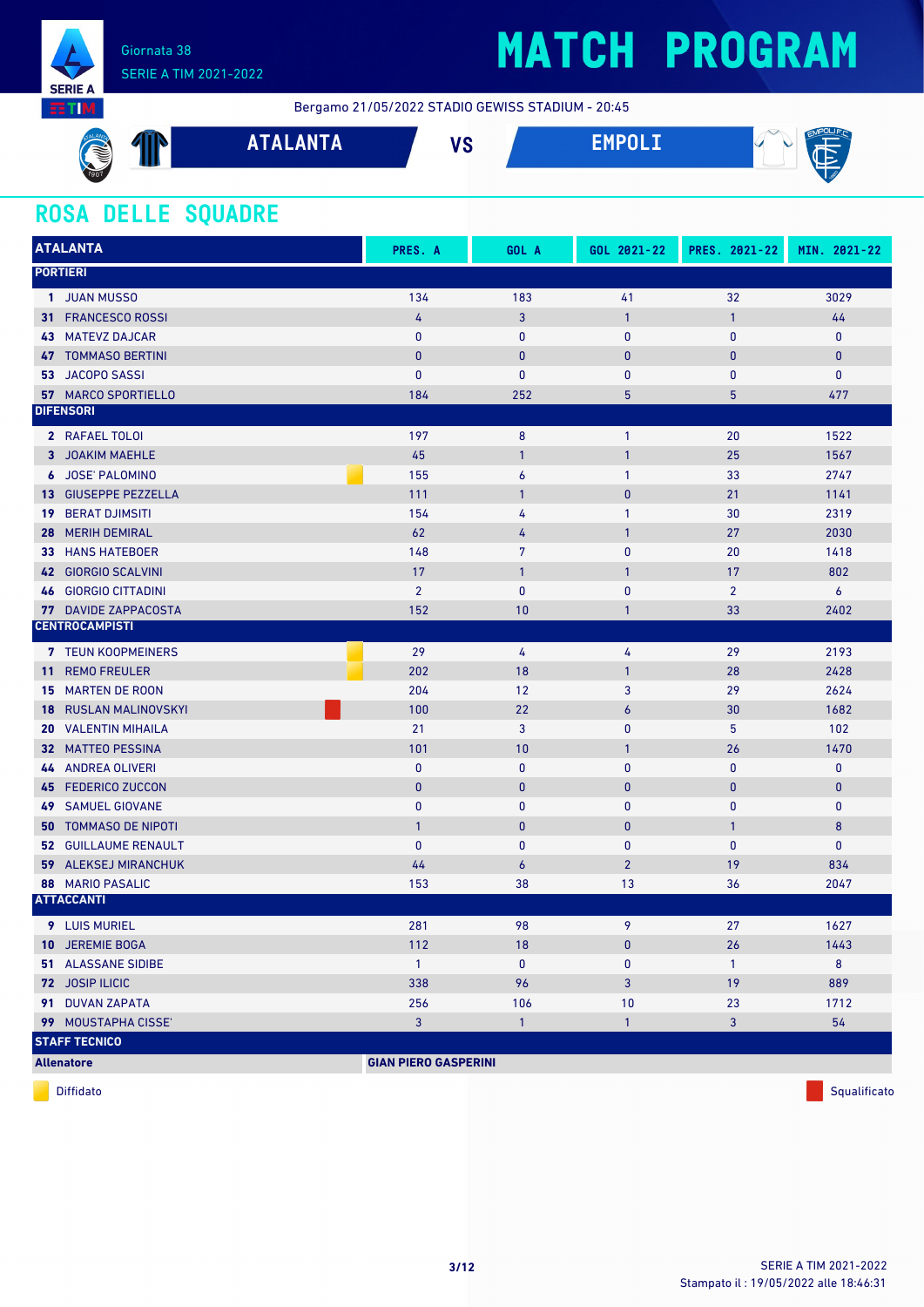

Bergamo 21/05/2022 STADIO GEWISS STADIUM - 20:45

|     |                             | <b>ATALANTA</b> | <b>VS</b>                  |                  | <b>EMPOLI</b>  |               |              |  |
|-----|-----------------------------|-----------------|----------------------------|------------------|----------------|---------------|--------------|--|
|     |                             |                 |                            |                  |                |               |              |  |
|     | <b>EMPOLI</b>               |                 | PRES. A                    | GOL A            | GOL 2021-22    | PRES. 2021-22 | MIN. 2021-22 |  |
|     | <b>PORTIERI</b>             |                 |                            |                  |                |               |              |  |
|     | 1 SAMIR UJKANI              |                 | 49                         | 75               | 0              | $\mathbf{0}$  | $\mathbf 0$  |  |
|     | <b>12 KLEMEN HVALIC</b>     |                 | $\mathbf{0}$               | $\mathbf{0}$     | 0              | $\mathbf{0}$  | $\mathbf{0}$ |  |
|     | 13 GUGLIELMO VICARIO        |                 | 41                         | 76               | 70             | 37            | 3573         |  |
|     | 22 JACOPO FURLAN            |                 | $\mathbf{0}$               | $\mathbf{0}$     | $\bf{0}$       | $\mathbf{0}$  | $\pmb{0}$    |  |
|     | <b>38 VALERIO BIAGINI</b>   |                 | 0                          | 0                | 0              | 0             | $\mathbf 0$  |  |
|     | <b>DIFENSORI</b>            |                 |                            |                  |                |               |              |  |
|     | <b>3 RICCARDO MARCHIZZA</b> |                 | 43                         | $\mathbf 0$      | 0              | 19            | 1433         |  |
|     | <b>6 SIMONE ROMAGNOLI</b>   |                 | 64                         | $\overline{2}$   | $\overline{2}$ | 19            | 1603         |  |
| 20  | RICCARDO FIAMOZZI           |                 | 22                         | $\mathbf 0$      | 0              | 10            | 664          |  |
| 21  | <b>LIBERATO CACACE</b>      |                 | 9                          | $\bf{0}$         | 0              | 9             | 432          |  |
| 26  | <b>LORENZO TONELLI</b>      |                 | 126                        | 12               | 0              | 14            | 942          |  |
| 30  | PETAR STOJANOVIC            |                 | 32                         | $\mathbf{1}$     | $\mathbf{1}$   | 32            | 2809         |  |
| 31. | <b>ALESSIO RIZZA</b>        |                 | $\mathbf{0}$               | $\mathbf 0$      | 0              | $\bf{0}$      | $\pmb{0}$    |  |
| 33  | <b>SEBASTIANO LUPERTO</b>   |                 | 68                         | $\bf{0}$         | 0              | 23            | 2019         |  |
|     | <b>34 ARDIAN ISMAJLI</b>    |                 | 37                         | $\mathbf{1}$     | 0              | 20            | 1384         |  |
|     | 36 LEONARDO PEZZOLA         |                 | $\mathbf{0}$               | $\mathbf{0}$     | $\bf{0}$       | $\mathbf{0}$  | $\pmb{0}$    |  |
|     | <b>42 MATTIA VITI</b>       |                 | 19                         | 0                | 0              | 19            | 1505         |  |
|     | <b>65 FABIANO PARISI</b>    |                 | 24                         | $\bf{0}$         | 0              | 24            | 1566         |  |
|     | <b>CENTROCAMPISTI</b>       |                 |                            |                  |                |               |              |  |
|     | 5 LEO STULAC                |                 | 48                         | $\mathbf{1}$     | $\mathbf{1}$   | 22            | 896          |  |
|     | 7 VALERIO VERRE             |                 | 132                        | $\boldsymbol{6}$ | $\pmb{0}$      | 19            | 787          |  |
| 8   | <b>LIAM HENDERSON</b>       |                 | 41                         | $\overline{2}$   | $\overline{2}$ | 37            | 2102         |  |
| 10  | <b>NEDIM BAJRAMI</b>        |                 | 34                         | $\overline{6}$   | 6              | 34            | 2136         |  |
| 15  | <b>MARCO BENASSI</b>        |                 | 214                        | 26               | 0              | 18            | 605          |  |
| 16  | <b>JACOPO FAZZINI</b>       |                 | $\mathbf{0}$               | $\mathbf{0}$     | $\bf{0}$       | $\mathbf{0}$  | $\mathbf{0}$ |  |
| 23  | <b>KRISTJAN ASLLANI</b>     |                 | 22                         | 1                | 1              | 22            | 1371         |  |
| 25  | <b>FILIPPO BANDINELLI</b>   |                 | 34                         | $\overline{2}$   | $\overline{2}$ | 34            | 2006         |  |
| 27  | <b>SZYMON ZURKOWSKI</b>     |                 | 36                         | 6                | 6              | 34            | 2351         |  |
|     | 32 NICOLAS HAAS             |                 | 25                         | 0                | 0              | 16            | 1083         |  |
|     | 35 TOMMASO BALDANZI         |                 | $\mathbf 0$                | 0                | 0              | 0             | 0            |  |
|     | <b>ATTACCANTI</b>           |                 |                            |                  |                |               |              |  |
|     | <b>9</b> PATRICK CUTRONE    |                 | 120                        | 20               | 3              | 27            | 1430         |  |
|     | 11 FEDERICO DI FRANCESCO    |                 | 119                        | 14               | 5              | 25            | 1426         |  |
|     | <b>17 EMMANUEL EKONG</b>    |                 | $\bf{0}$                   | 0                | 0              | 0             | 0            |  |
|     | 19 ANDREA LA MANTIA         |                 | 29                         | 4                | $\overline{2}$ | 17            | 501          |  |
|     | 99 ANDREA PINAMONTI         |                 | 106                        | 24               | 13             | 36            | 3075         |  |
|     | <b>STAFF TECNICO</b>        |                 |                            |                  |                |               |              |  |
|     | <b>Allenatore</b>           |                 | <b>AURELIO ANDREAZZOLI</b> |                  |                |               |              |  |

Diffidato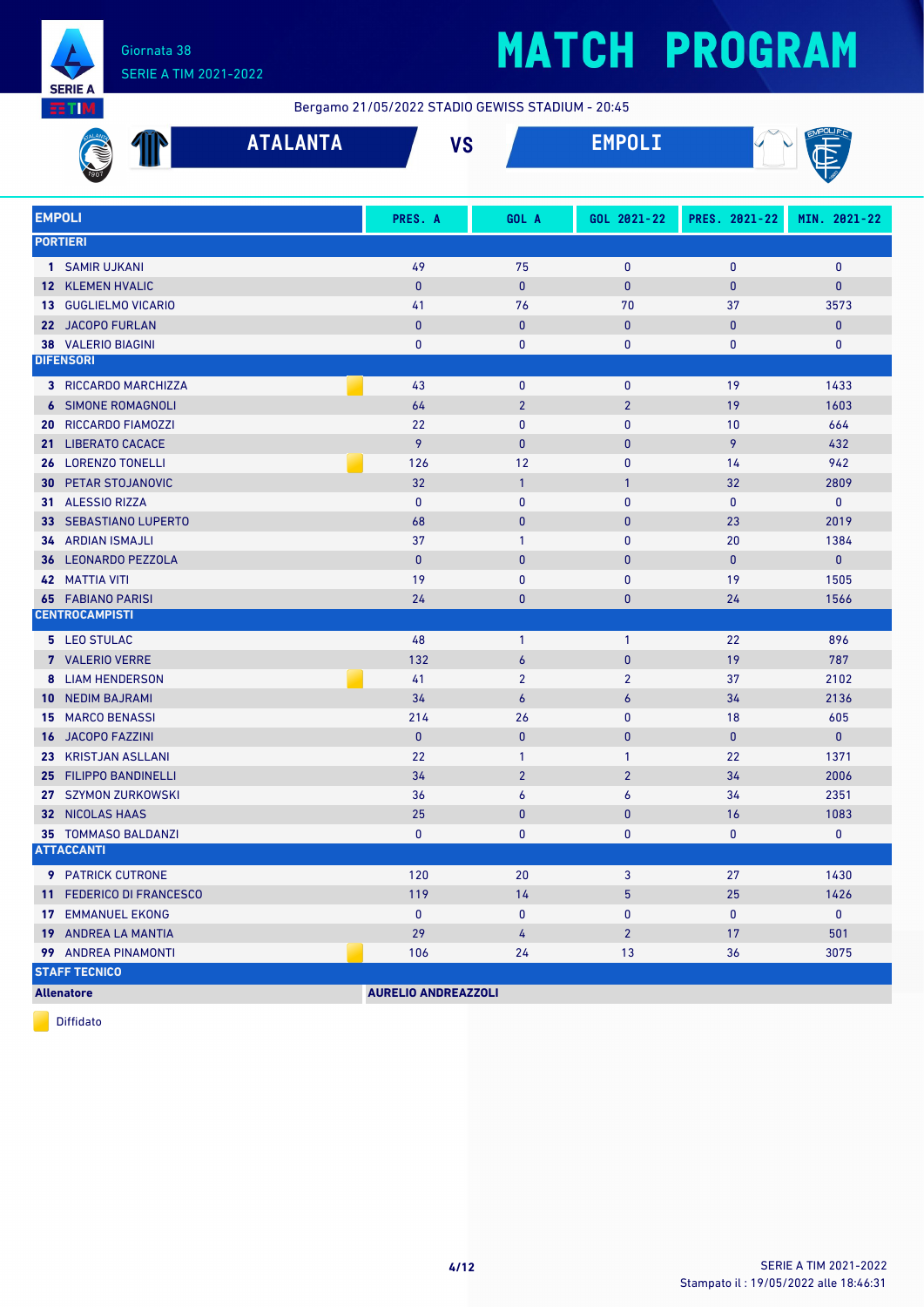

Bergamo 21/05/2022 STADIO GEWISS STADIUM - 20:45



### **RENDIMENTO RECENTE**

| <b>ATALANTA</b>     |                                         |                                                               |         |
|---------------------|-----------------------------------------|---------------------------------------------------------------|---------|
| <b>37^ GIORNATA</b> | <b>MILAN</b>                            | <b>ATALANTA</b>                                               | $2 - 0$ |
| 15/05/2022          | 11'(2°T) R. LEAO, 30'(2°T) T. HERNANDEZ |                                                               |         |
| <b>36^ GIORNATA</b> | <b>SPEZIA</b>                           | <b>ATALANTA</b>                                               | $1 - 3$ |
| 08/05/2022          | 30'(1°T) D. VERDE                       | 16'(1°T) L. MURIEL, 28'(2°T) B. DJIMSITI, 42'(2°T) M. PASALIC |         |
| <b>35^ GIORNATA</b> | <b>ATALANTA</b>                         | <b>SALERNITANA</b>                                            | $1 - 1$ |
| 02/05/2022          | 43'(2°T) M. PASALIC                     | 27'(1°T) EDERSON                                              |         |
| <b>34^ GIORNATA</b> | <b>VENEZIA</b>                          | <b>ATALANTA</b>                                               | $1 - 3$ |
| 23/04/2022          | 35'(2°T) D. CRNIGOJ                     | 44'(1°T) M. PASALIC, 2'(2°T) D. ZAPATA, 18'(2°T) L. MURIEL    |         |
| <b>33^ GIORNATA</b> | <b>ATALANTA</b>                         | <b>HELLAS VERONA</b>                                          | $1 - 2$ |
| 18/04/2022          | 37'(2°T) G. SCALVINI                    | 47'(1°T) F. CECCHERINI, 10'(2°T)[A] T. KOOPMEINERS            |         |
|                     |                                         |                                                               |         |

#### **EMPOLI**

| <b>37^ GIORNATA</b> | <b>EMPOLI</b>                                                                                | <b>SALERNITANA</b>                                            | $1 - 1$ |
|---------------------|----------------------------------------------------------------------------------------------|---------------------------------------------------------------|---------|
| 14/05/2022          | 31'(1°T) P. CUTRONE                                                                          | 31'(2°T) F. BONAZZOLI                                         |         |
| <b>36^ GIORNATA</b> | <b>INTER</b>                                                                                 | <b>EMPOLI</b>                                                 |         |
| 06/05/2022          | 40'(1°T)[A] S. ROMAGNOLI, 45'(1°T) L. MARTINEZ, 19'(2°T) L.<br>MARTINEZ, 49'(2°T) A. SANCHEZ | 5'(1°T) A. PINAMONTI, 28'(1°T) K. ASLLANI                     | $4 - 2$ |
| <b>35^ GIORNATA</b> | <b>EMPOLI</b>                                                                                | <b>TORINO</b>                                                 | $1 - 3$ |
| 01/05/2022          | 11'(2°T) S. ZURKOWSKI                                                                        | 33'(2°T) A. BELOTTI, 42'(2°T) A. BELOTTI, 51'(2°T) A. BELOTTI |         |
| <b>34^ GIORNATA</b> | <b>EMPOLI</b>                                                                                | <b>NAPOLI</b>                                                 |         |
| 24/04/2022          | 35'(2°T) L. HENDERSON, 38'(2°T) A. PINAMONTI, 43'(2°T) A.<br><b>PINAMONTI</b>                | 44'(1°T) D. MERTENS, 8'(2°T) L. INSIGNE                       | $3 - 2$ |
| <b>33^ GIORNATA</b> | <b>UDINESE</b>                                                                               | <b>EMPOLI</b>                                                 |         |
| 16/04/2022          | 6'(1°T)[A] A. ISMAJLI, 7'(2°T) G. DEULOFEU, 34'(2°T) I.<br>PUSSETTO, 42'(2°T) L. SAMARDZIC   | 25'(2°T) A. PINAMONTI                                         | $4 - 1$ |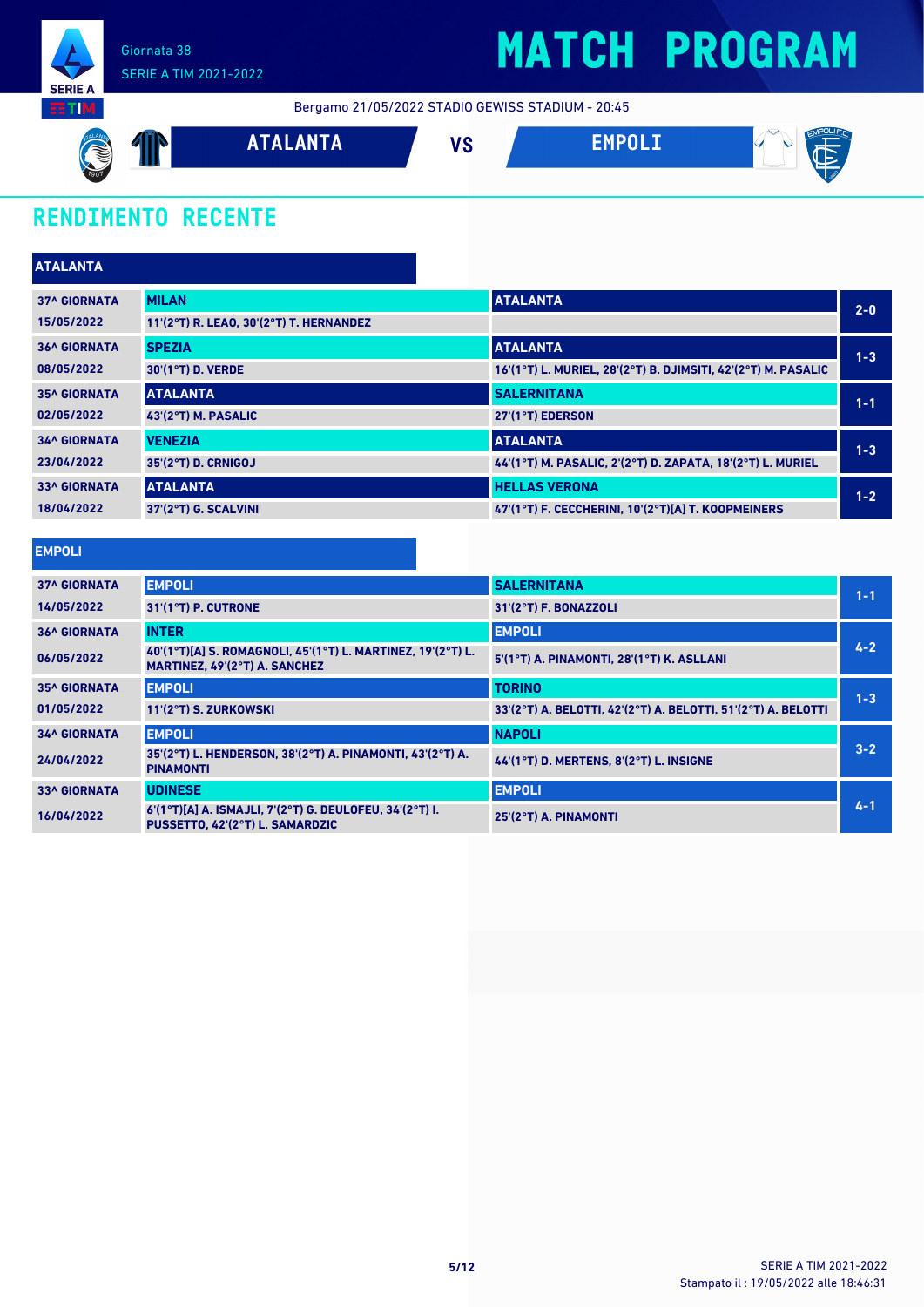

Bergamo 21/05/2022 STADIO GEWISS STADIUM - 20:45

| V    | A MISS A<br><b>AIALANIA</b> | $\mathbf{u}$<br>ט ו | --<br>$\sim$ $ -$<br>--- | $\sim$<br>⊫ |
|------|-----------------------------|---------------------|--------------------------|-------------|
| 1907 |                             |                     |                          |             |

| CONFRONTO SQUADRE [Valori medi] | <b>ATALANTA</b> | <b>EMPOLI</b> |
|---------------------------------|-----------------|---------------|
| <b>Goal Fatti</b>               | 1.76            | 1.32          |
| <b>Goal Subiti</b>              | 1.27            | 1.89          |
| Tiri totali                     | 15.24           | 13.24         |
| Tiri in porta                   | 4.49            | 4.35          |
| Assist                          | 1.22            | 0.68          |
| Azioni di attacco               | 35.78           | 31.92         |
| Passaggi riusciti               | 419.27          | 309.27        |
| Passaggi riusciti %             | 82%             | 79%           |
| <b>Falli Fatti</b>              | 13.7            | 13.49         |
| <b>Dribbling</b>                | 9.84            | 7.73          |
| <b>Baricentro</b>               | 53.31m          | 50.86m        |
| Passaggi Chiave                 | 10.7            | 8.41          |
| Fuorigioco                      | 1.78            | 2.19          |
| Corner                          | 5.78            | 5.05          |
| <b>Cross Riusciti</b>           | 5.86            | 6.32          |
| Poss. propria meta              | 00'22           | 00'25         |
| Poss. meta avvers               | 00'24           | 00'16         |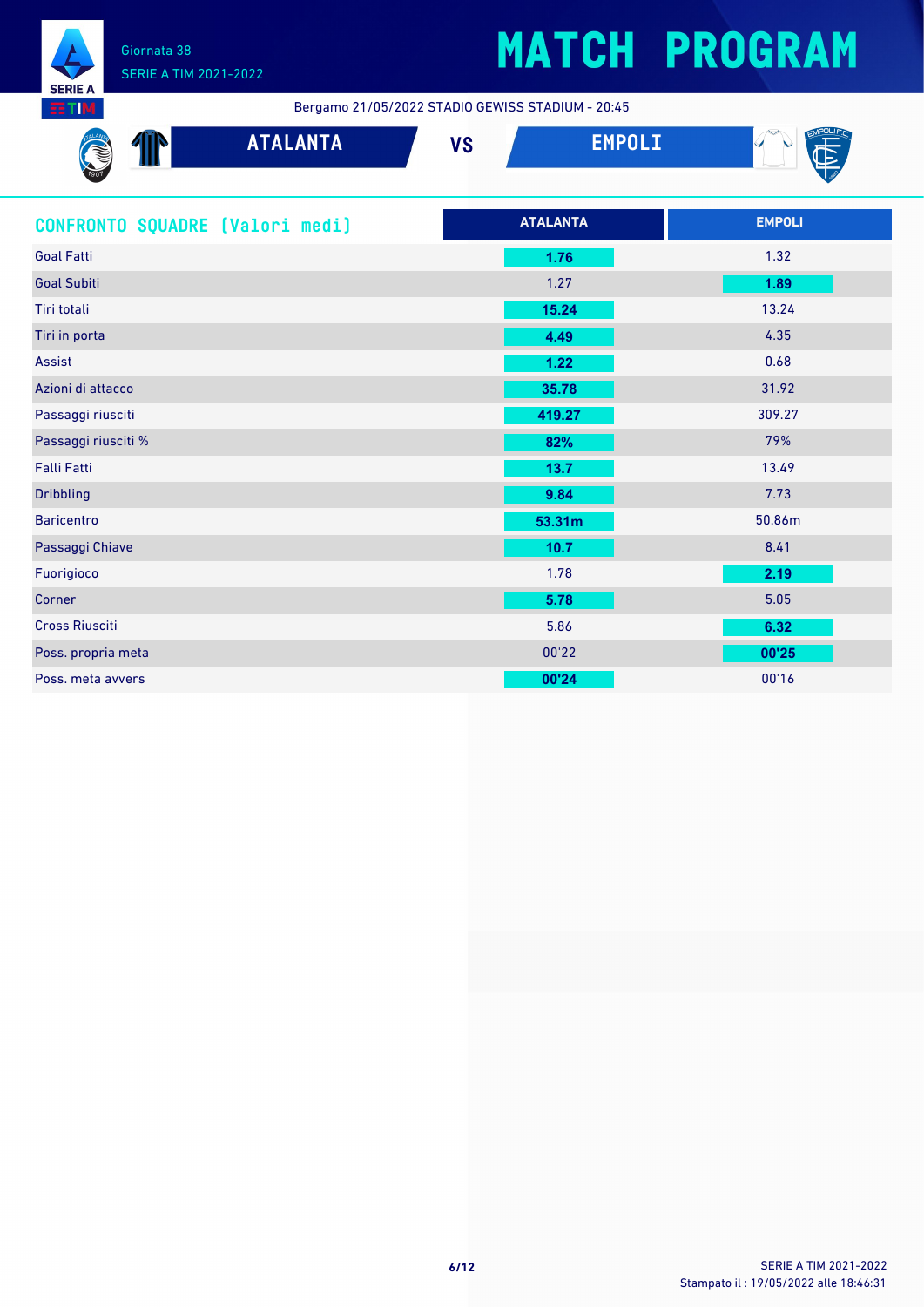

## **MATCH PROGRAM**

Bergamo 21/05/2022 STADIO GEWISS STADIUM - 20:45

**ATALANTA VS EMPOLI**

### **RENDIMENTO ATLETICO \***

| <b>ATALANTA</b>         | Pres. (Min.) | Media (km) | <b>Media</b><br><b>Sprint (Km)</b> | <b>EMPOLI</b>           | Pres. (Min.) | Media (km) | <b>Media</b><br><b>Sprint (Km)</b> |
|-------------------------|--------------|------------|------------------------------------|-------------------------|--------------|------------|------------------------------------|
| <b>11 R. FREULER</b>    | 28 (2428')   | 11.113     | 0.866                              | 23 K. ASLLANI           | 22 (1371')   | 10.93      | 0.739                              |
| <b>15 M. DE ROON</b>    | 29 (2624')   | 10.968     | 0.811                              | <b>30 P. STOJANOVIC</b> | 32 (2809')   | 9.933      | 0.816                              |
| <b>7</b> T. KOOPMEINERS | 29 (2193')   | 10.426     | 0.845                              | <b>27 S. ZURKOWSKI</b>  | 34(2351)     | 9.924      | 0.966                              |
| <b>2 R. TOLOI</b>       | 20 (1522')   | 9.98       | 0.728                              | 33 S. LUPERTO           | 23(2019)     | 9.907      | 0.68                               |
| 77 D. ZAPPACOSTA        | 33 (2402')   | 9.762      | 1.046                              | <b>6 S. ROMAGNOLI</b>   | 19 (1603')   | 9.852      | 0.606                              |
| <b>19 B. DJIMSITI</b>   | 30 (2319')   | 9.724      | 0.69                               | <b>42 M. VITI</b>       | 19 (1505')   | 9.674      | 0.629                              |
| <b>6 J. PALOMINO</b>    | 33 (2747')   | 9.641      | 0.662                              | 99 A. PINAMONTI         | 36 (3075')   | 9.43       | 0.847                              |
| 33 H. HATEBOER          | 20(1418)     | 9.448      | 1.083                              | 20 R. FIAMOZZI          | 10(664)      | 9.368      | 0.883                              |
| 32 M. PESSINA           | 26 (1470')   | 9.307      | 0.752                              | 3 R. MARCHIZZA          | 19 (1433')   | 9.294      | 0.866                              |
| 13 G. PEZZELLA          | 21(1141)     | 9.177      | 0.992                              | 8 L. HENDERSON          | 37 (2102')   | 9.279      | 0.971                              |
| 28 M. DEMIRAL           | 27 (2030')   | 9.091      | 0.632                              | 65 F. PARISI            | 24 (1566')   | 9.215      | 0.933                              |
| 3 J. MAEHLE             | 25 (1567')   | 8.98       | 0.881                              | <b>32 N. HAAS</b>       | 16(1083)     | 9.179      | 1.082                              |
| 88 M. PASALIC           | 36 (2047')   | 8.839      | 0.834                              | 34 A. ISMAJLI           | 20 (1384')   | 9.012      | 0.622                              |
| 91 D. ZAPATA            | 23 (1712')   | 8.45       | 0.667                              | 10 N. BAJRAMI           | 34 (2136')   | 8.813      | 0.783                              |
| 42 G. SCALVINI          | 17 (802')    | 8.366      | 0.544                              | 25 F. BANDINELLI        | 34 (2006')   | 8.807      | 1.026                              |
| 18 R. MALINOVSKYI       | 30 (1682')   | 7.703      | 0.554                              | 26 L. TONELLI           | 14 (942')    | 8.603      | 0.628                              |
| <b>10 J. BOGA</b>       | 14(731)      | 7.34       | 0.631                              | 11 F. DI FRANCESCO      | 25 (1426')   | 8.518      | 0.937                              |
| 9 L. MURIEL             | 27 (1627')   | 7.24       | 0.549                              | 21 L. CACACE            | 9(432)       | 8.259      | 0.872                              |
| <b>59 A. MIRANCHUK</b>  | 19 (834')    | 6.589      | 0.523                              | <b>9</b> P. CUTRONE     | 27 (1430')   | 7.822      | 0.916                              |
| <b>72 J. ILICIC</b>     | 19 (889')    | 6.24       | 0.5                                | 7 V. VERRE              | 8(333')      | 6.889      | 0.579                              |
| 20 V. MIHAILA           | 5(102)       | 4.581      | 0.524                              | 5 L. STULAC             | 22 (896')    | 6.874      | 0.508                              |
| <b>99 M. CISSE'</b>     | 3(54)        | 3.328      | 0.435                              | 15 M. BENASSI           | 12(424)      | 5.297      | 0.419                              |
| 51 A. SIDIBE            | 1(8')        | 1.195      | 0.046                              | 19 A. LA MANTIA         | 17(501)      | 4.769      | 0.331                              |
| <b>50 T. DE NIPOTI</b>  | 1(8')        | 1.073      | 0.123                              |                         |              |            |                                    |
| <b>46 G. CITTADINI</b>  | 2(6')        | 0.514      | 0.042                              |                         |              |            |                                    |

\* Le informazioni riportate sul Rendimento Atletico sono da intendersi riferite al periodo di permanenza nella squadra corrente.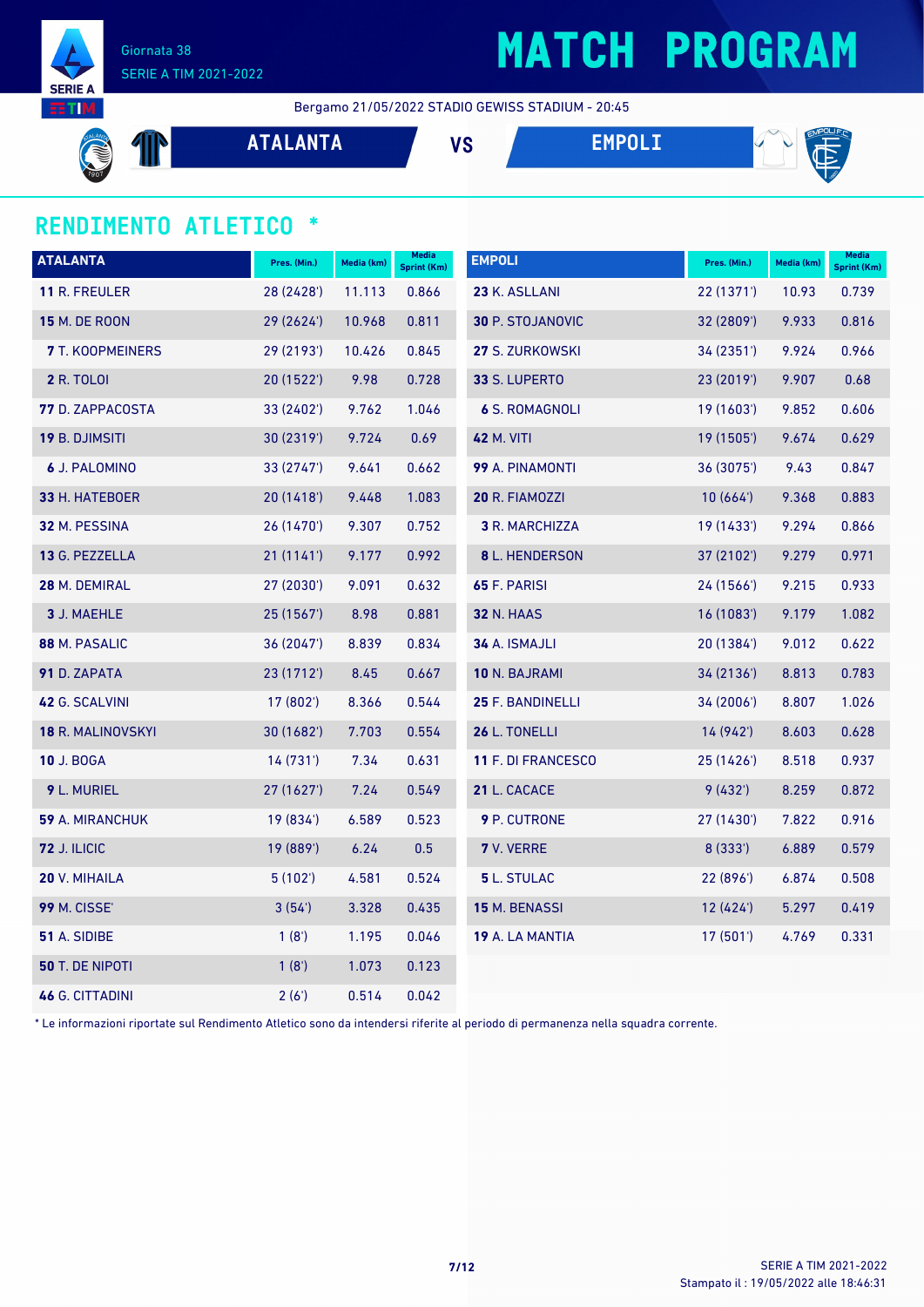Giornata 38 SERIE A TIM 2021-2022

**SERIE A ETIM** 





### **GLI INCONTRI DELLA 38 ^ GIORNATA**

| <b>TORINO</b>     |           | vs ROMA          | 20/05/2022 20:45 |
|-------------------|-----------|------------------|------------------|
| <b>GENOA</b>      | <b>VS</b> | <b>BOLOGNA</b>   | 21/05/2022 17:15 |
| <b>ATALANTA</b>   |           | vs EMPOLI        | 21/05/2022 20:45 |
| <b>FIORENTINA</b> | <b>VS</b> | <b>JUVENTUS</b>  | 21/05/2022 20:45 |
| LAZIO             |           | vs HELLAS VERONA | 21/05/2022 20:45 |
| <b>SPEZIA</b>     | <b>VS</b> | <b>NAPOLI</b>    | 22/05/2022 12:30 |
| <b>INTER</b>      |           | vs SAMPDORIA     | 22/05/2022 18:00 |
| <b>SASSUOLO</b>   | VS        | <b>MILAN</b>     | 22/05/2022 18:00 |
| SALERNITANA       |           | vs UDINESE       | 22/05/2022 21:00 |
| <b>VENEZIA</b>    | <b>VS</b> | <b>CAGLIARI</b>  | 22/05/2022 21:00 |

### **CLASSIFICA SERIE A TIM**

|                      | PTG | G  | V           | $\mathsf{N}$   | P              | GF | GS | DIFF.RETI |
|----------------------|-----|----|-------------|----------------|----------------|----|----|-----------|
| <b>MILAN</b>         | 83  | 37 | 25          | $\bf 8$        | 4              | 66 | 31 | $+35$     |
| <b>INTER</b>         | 81  | 37 | 24          | 9              | 4              | 81 | 32 | $+49$     |
| <b>NAPOLI</b>        | 76  | 37 | 23          | 7              | 7              | 71 | 31 | $+40$     |
| <b>JUVENTUS</b>      | 70  | 37 | 20          | 10             | $\overline{7}$ | 57 | 35 | $+22$     |
| LAZI0                | 63  | 37 | 18          | 9              | 10             | 74 | 55 | $+19$     |
| <b>ROMA</b>          | 60  | 37 | 17          | 9              | 11             | 56 | 43 | $+13$     |
| <b>FIORENTINA</b>    | 59  | 37 | 18          | $\overline{5}$ | 14             | 57 | 51 | $+6$      |
| <b>ATALANTA</b>      | 59  | 37 | 16          | 11             | 10             | 65 | 47 | $+18$     |
| <b>HELLAS VERONA</b> | 52  | 37 | 14          | 10             | 13             | 62 | 56 | $+6$      |
| <b>TORINO</b>        | 50  | 37 | 13          | 11             | 13             | 46 | 38 | $+8$      |
| <b>SASSUOLO</b>      | 50  | 37 | 13          | 11             | 13             | 64 | 63 | $+1$      |
| <b>UDINESE</b>       | 44  | 37 | 10          | 14             | 13             | 57 | 58 | $-1$      |
| <b>BOLOGNA</b>       | 43  | 37 | 11          | 10             | 16             | 43 | 55 | $-12$     |
| <b>EMPOLI</b>        | 38  | 37 | 9           | 11             | 17             | 49 | 70 | $-21$     |
| <b>SAMPDORIA</b>     | 36  | 37 | 10          | 6              | 21             | 46 | 60 | $-14$     |
| <b>SPEZIA</b>        | 36  | 37 | 10          | 6              | 21             | 41 | 68 | $-27$     |
| <b>SALERNITANA</b>   | 31  | 37 | $7^{\circ}$ | 10             | 20             | 33 | 74 | $-41$     |
| <b>CAGLIARI</b>      | 29  | 37 | 6           | 11             | 20             | 34 | 68 | $-34$     |
| <b>GENOA</b>         | 28  | 37 | 4           | 16             | 17             | 27 | 59 | $-32$     |
| <b>VENEZIA</b>       | 26  | 37 | 6           | 8              | 23             | 34 | 69 | $-35$     |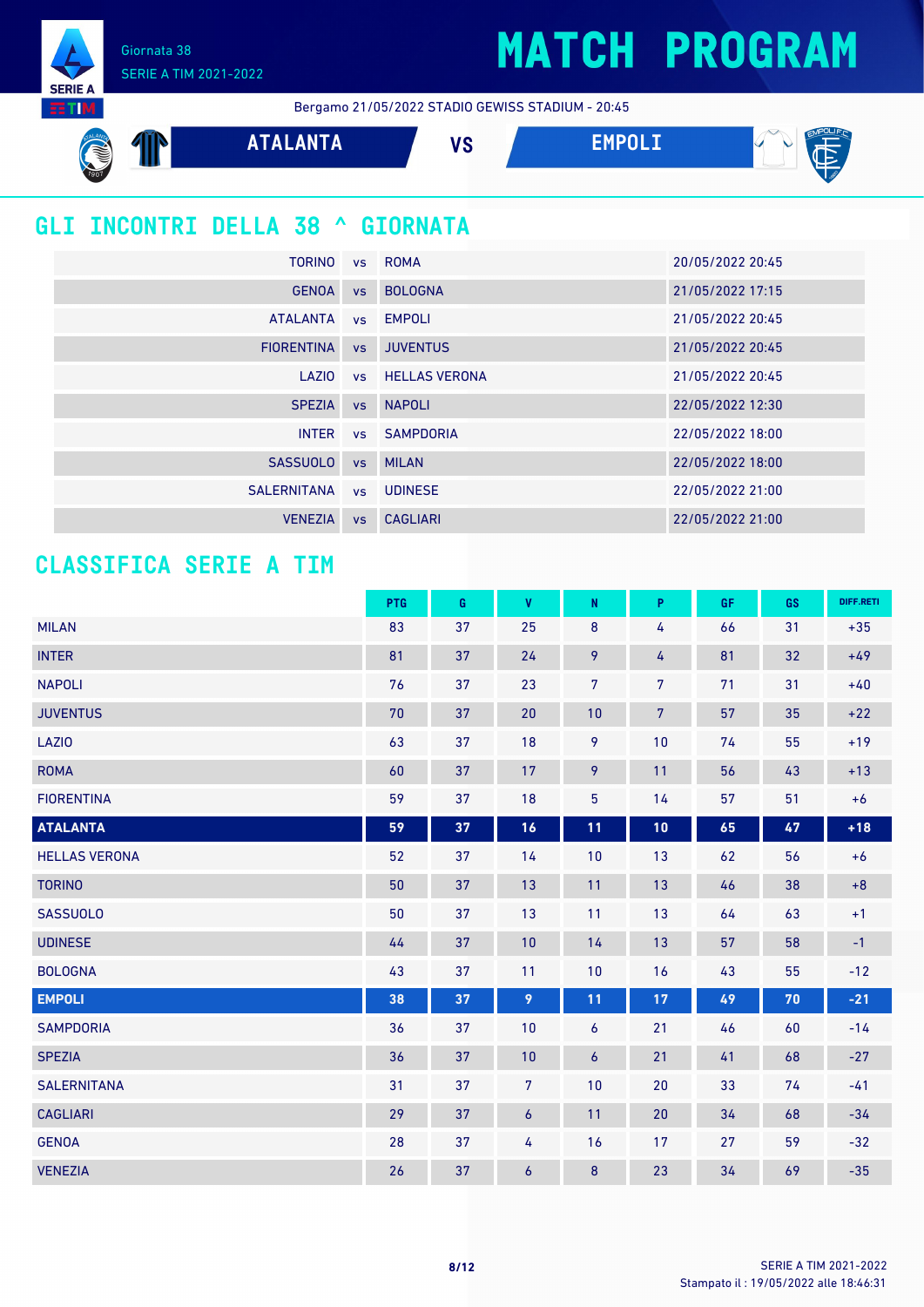

Bergamo 21/05/2022 STADIO GEWISS STADIUM - 20:45



**ATALANTA VS EMPOLI**



### **CLASSIFICA GIOCATORI**

|               | <b>RANKING MARCATORI</b> |            | Gol(Rigore) |
|---------------|--------------------------|------------|-------------|
| 1             | C. IMMOBILE              | LAZ        | 27(7)       |
| $\mathcal{P}$ | D. VLAHOVIC              | <b>JUV</b> | 24(5)       |
| 3             | L. MARTINEZ              | <b>INT</b> | 21(3)       |
| 4             | <b>G. SCAMACCA</b>       | <b>SAS</b> | 16(1)       |
| 4             | <b>G. SIMEONE</b>        | <b>VER</b> | 16(0)       |
| 6             | D. BERARDI               | <b>SAS</b> | 15(6)       |
| 6             | T. ABRAHAM               | <b>ROM</b> | 15(2)       |
| 8             | <b>V. OSIMHEN</b>        | <b>NAP</b> | 14(0)       |
| 8             | M. ARNAUTOVIC            | <b>BOL</b> | 14(2)       |
| 10            | F. DZFKO                 | <b>INT</b> | 13(0)       |

### **CLASSIFICA SQUADRE**

|                | <b>RANKING SQUADRE</b> | <b>Gol - Media Gol</b> |                |
|----------------|------------------------|------------------------|----------------|
| 1              | <b>INTER</b>           | 81                     | 2.19           |
| $\overline{2}$ | <b>LAZIO</b>           | 74                     | $\overline{2}$ |
| 3              | <b>NAPOLI</b>          | 71                     | 1.92           |
| 4              | <b>MILAN</b>           | 66                     | 1.78           |
| 5              | <b>ATALANTA</b>        | 65                     | 1.76           |
| 6              | <b>SASSUOLO</b>        | 64                     | 1.73           |
| 7              | <b>HELLAS VERONA</b>   | 62                     | 1.68           |
| 8              | <b>FIORENTINA</b>      | 57                     | 1.54           |
| 8              | <b>JUVENTUS</b>        | 57                     | 1.54           |
| 8              | <b>UDINESE</b>         | 57                     | 1.54           |
| 11             | <b>ROMA</b>            | 56                     | 1.51           |
| 12             | <b>EMPOLI</b>          | 49                     | 1.32           |
|                | <b>13 SAMPDORIA</b>    | 46                     | 1.24           |
|                | 13 TORINO              | 46                     | 1.24           |
| 15             | <b>BOLOGNA</b>         | 43                     | 1.16           |
|                | 16 SPEZIA              | 41                     | 1.11           |
|                | <b>17 CAGLIARI</b>     | 34                     | 0.92           |
|                | 17 VENEZIA             | 34                     | 0.92           |
|                | <b>19 SALERNITANA</b>  | 33                     | 0.89           |
| 20             | <b>GENOA</b>           | 27                     | 0.73           |

|                | <b>RANKING SQUADRE</b> | <b>Tot tiri-In porta-Fuori-Respinti</b> |     |     |     |
|----------------|------------------------|-----------------------------------------|-----|-----|-----|
| 1              | <b>INTER</b>           | 650                                     | 242 | 243 | 165 |
| $\overline{2}$ | <b>ROMA</b>            | 587                                     | 192 | 220 | 175 |
| 3              | <b>MILAN</b>           | 582                                     | 184 | 234 | 164 |
| 4              | <b>NAPOLI</b>          | 569                                     | 197 | 217 | 155 |
| 5              | <b>ATALANTA</b>        | 564                                     | 166 | 225 | 173 |
| 6              | <b>SASSUOLO</b>        | 561                                     | 210 | 196 | 155 |
| 7              | <b>JUVENTUS</b>        | 522                                     | 172 | 226 | 124 |
| 8              | <b>FIORENTINA</b>      | 500                                     | 182 | 200 | 118 |
| 9              | <b>EMPOLI</b>          | 490                                     | 161 | 187 | 142 |
| 9              | <b>UDINESE</b>         | 490                                     | 176 | 186 | 128 |
| 11             | <b>TORINO</b>          | 463                                     | 152 | 190 | 121 |
| 12             | <b>HELLAS VERONA</b>   | 453                                     | 153 | 181 | 119 |
| 13             | LAZI <sub>0</sub>      | 435                                     | 188 | 158 | 89  |
| 14             | <b>BOLOGNA</b>         | 428                                     | 145 | 175 | 108 |
| 15             | <b>SALERNITANA</b>     | 406                                     | 130 | 164 | 112 |
| 16             | <b>CAGLIARI</b>        | 393                                     | 117 | 167 | 109 |
| 17             | <b>GENOA</b>           | 386                                     | 110 | 173 | 103 |
| 18             | <b>SAMPDORIA</b>       | 383                                     | 122 | 156 | 105 |
| 19             | <b>SPEZIA</b>          | 370                                     | 131 | 139 | 100 |
| 20             | <b>VENEZIA</b>         | 348                                     | 119 | 149 | 80  |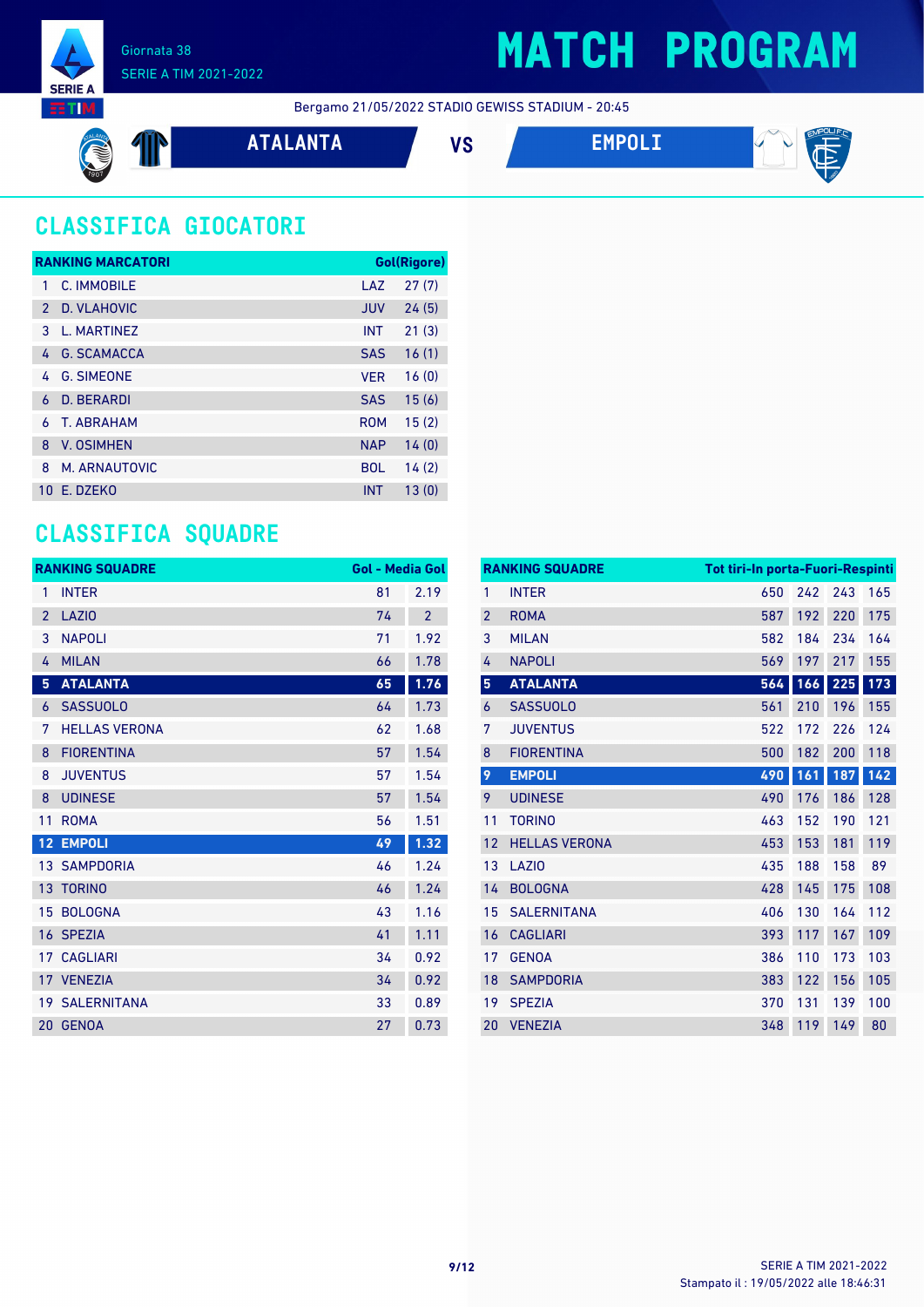

## **MATCH PROGRAM**

Bergamo 21/05/2022 STADIO GEWISS STADIUM - 20:45







| <b>RANKING SQUADRE</b> |    | <b>Assist - Media</b> |
|------------------------|----|-----------------------|
| 1 INTER                | 55 | 1.49                  |
| 2 LAZIO                | 47 | 1.27                  |
| <b>3 ATALANTA</b>      | 45 | 1.22                  |
| <b>3 NAPOLI</b>        | 45 | 1.22                  |
| <b>5 HELLAS VERONA</b> | 39 | 1.05                  |
| <b>6 JUVENTUS</b>      | 37 | 1.00                  |
| 7 SASSUOLO             | 36 | 0.97                  |
| 8 MILAN                | 35 | 0.95                  |
| 9 BOLOGNA              | 34 | 0.92                  |
| <b>9 UDINESE</b>       | 34 | 0.92                  |
| 11 ROMA                | 31 | 0.84                  |
| <b>12 FIORENTINA</b>   | 30 | 0.81                  |
| <b>13 SAMPDORIA</b>    | 29 | 0.78                  |
| <b>14 TORINO</b>       | 26 | 0.70                  |
| <b>15 EMPOLI</b>       | 25 | 0.68                  |
| <b>15 SPEZIA</b>       | 25 | 0.68                  |
| <b>17 CAGLIARI</b>     | 24 | 0.65                  |
| <b>18 VENEZIA</b>      | 23 | 0.62                  |
| <b>19 GENOA</b>        | 19 | 0.51                  |
| <b>20 SALERNITANA</b>  | 18 | 0.49                  |

| <b>RANKING SQUADRE</b> |                         | Passaggi chiave* |
|------------------------|-------------------------|------------------|
| 1                      | <b>INTER</b>            | 11.54            |
| $\overline{2}$         | <b>ATALANTA</b>         | 10.7             |
| 3                      | <b>NAPOLI</b>           | 10.59            |
| 3                      | <b>ROMA</b>             | 10.59            |
| 5                      | <b>MILAN</b>            | 10.32            |
| $\overline{6}$         | <b>SASSUOLO</b>         | 10.24            |
| 7                      | <b>JUVENTUS</b>         | 9.35             |
| 8                      | <b>FIORENTINA</b>       | 9.3              |
| 9                      | <b>TORINO</b>           | 8.76             |
| 10                     | <b>UDINESE</b>          | 8.73             |
| 11                     | <b>EMPOLI</b>           | 8.41             |
|                        | 12 BOLOGNA              | 8.22             |
|                        | <b>13 HELLAS VERONA</b> | 7.73             |
|                        | <b>14 LAZIO</b>         | 7.57             |
|                        | <b>15 SALERNITANA</b>   | 7.16             |
|                        | <b>16 CAGLIARI</b>      | 7.14             |
|                        | <b>17 SAMPDORIA</b>     | 6.97             |
|                        | 18 GENOA                | 6.84             |
|                        | 19 SPEZIA               | 6.54             |
|                        | 20 VENEZIA              | 5.92             |

Valori medi per partita.

|                  | <b>RANKING SQUADRE</b>     | Passaggi riusciti - % * |    |
|------------------|----------------------------|-------------------------|----|
| 1                | LAZI <sub>0</sub>          | 498.86                  | 87 |
| $\mathfrak{p}$   | <b>NAPOLI</b>              | 486.97                  | 87 |
| 3                | <b>INTER</b>               | 454.27                  | 86 |
| 4                | <b>FIORENTINA</b>          | 427.27                  | 85 |
| 5                | <b>SASSUOLO</b>            | 427.16                  | 85 |
| $\boldsymbol{6}$ | <b>ATALANTA</b>            | 419.27                  | 82 |
| 7                | <b>JUVENTUS</b>            | 412.57                  | 85 |
| 8                | <b>MILAN</b>               | 391.43                  | 83 |
| 9                | <b>ROMA</b>                | 376.59                  | 83 |
| 10               | <b>BOLOGNA</b>             | 358                     | 81 |
| 11               | <b>TORINO</b>              | 340.89                  | 79 |
| 12               | <b>HELLAS VERONA</b>       | 320.7                   | 77 |
|                  | <b>13 SAMPDORIA</b>        | 312.78                  | 77 |
|                  | <b>14 EMPOLI</b>           | 309.27                  | 79 |
|                  | <b>15 UDINESE</b>          | 284.35                  | 79 |
|                  | 16 SPEZIA                  | 282.89                  | 76 |
|                  | 17 VENEZIA                 | 280.43                  | 78 |
|                  | <b>18 CAGLIARI</b>         | 276.16                  | 75 |
|                  | 19 GENOA                   | 270.7                   | 74 |
|                  | <b>20 SALERNITANA</b>      | 255.41                  | 76 |
|                  | * Valori medi per partita. |                         |    |

**RANKING SQUADRE Recuperi\*** HELLAS VERONA 63.05 **ATALANTA 59.59** GENOA 57.76 MILAN 55.68 TORINO 54.46 SAMPDORIA 53.32 UDINESE 52.24

| 8 | <b>INTER</b>          | 52.05 |
|---|-----------------------|-------|
| 9 | <b>JUVENTUS</b>       | 51.86 |
|   | <b>10 EMPOLI</b>      | 51.46 |
|   | 11 CAGLIARI           | 51.16 |
|   | 12 ROMA               | 51.11 |
|   | 13 NAPOLI             | 50.97 |
|   | 14 SPEZIA             | 50.95 |
|   | 15 BOLOGNA            | 50.73 |
|   | <b>16 LAZIO</b>       | 50.41 |
|   | 17 VENEZIA            | 50.03 |
|   | 18 SASSUOLO           | 49.65 |
|   | <b>19 FIORENTINA</b>  | 48.05 |
|   | <b>20 SALERNITANA</b> | 47.57 |
|   |                       |       |

\* Valori medi per partita.

Γ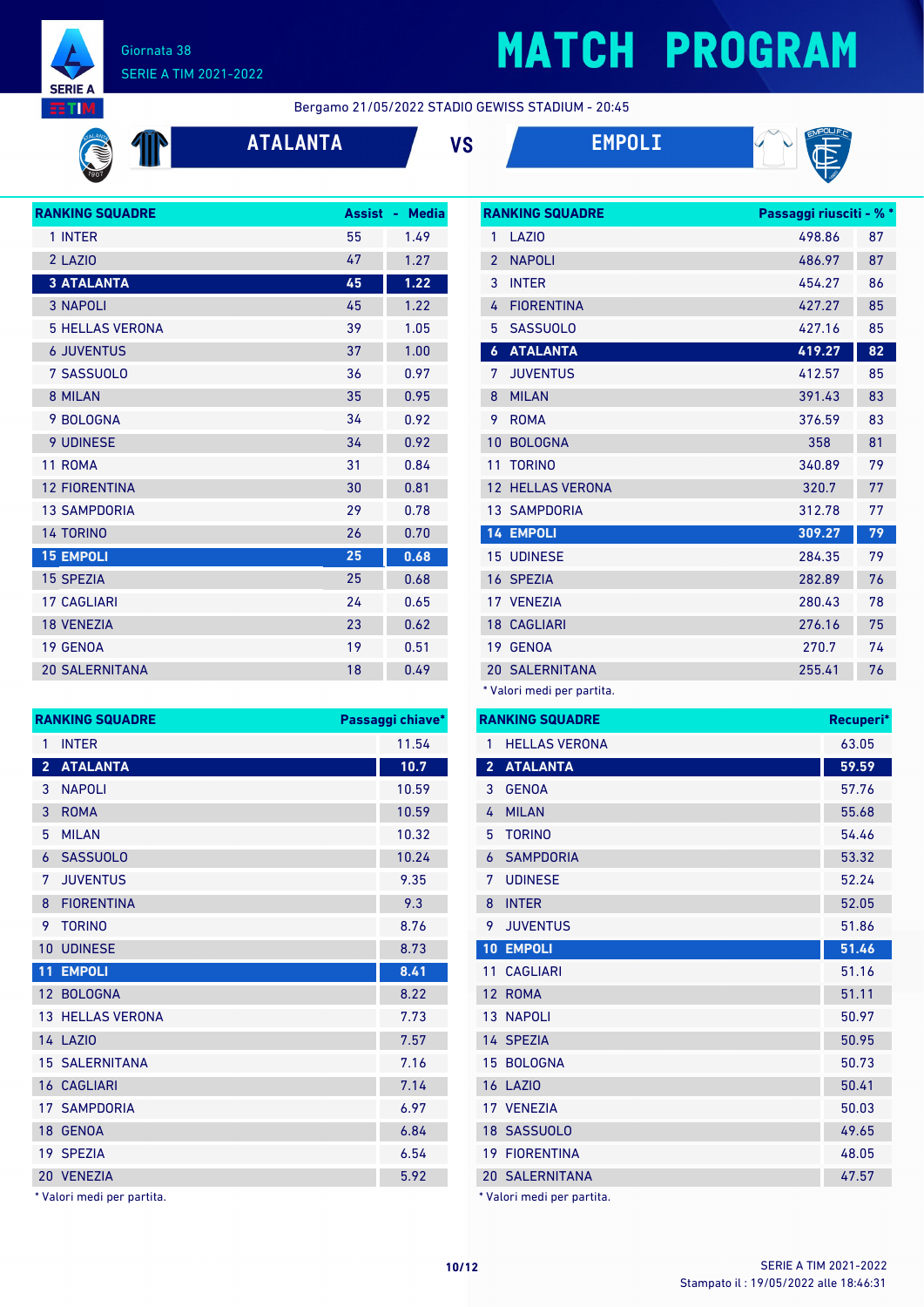

 $\mathbb{P}$ 

# **MATCH PROGRAM**

Bergamo 21/05/2022 STADIO GEWISS STADIUM - 20:45



**ATALANTA VS EMPOLI**



|                | <b>RANKING SQUADRE</b> | <b>Tot. Parate - Media</b> |      |
|----------------|------------------------|----------------------------|------|
| 1              | <b>VENEZIA</b>         | 154                        | 4.16 |
| $\overline{2}$ | <b>EMPOLI</b>          | 143                        | 3.86 |
| 3              | <b>SPEZIA</b>          | 139                        | 3.76 |
| 4              | <b>SALERNITANA</b>     | 138                        | 3.73 |
| 5              | <b>BOLOGNA</b>         | 128                        | 3.46 |
| 6              | <b>GENOA</b>           | 123                        | 3.32 |
| 7              | <b>SAMPDORIA</b>       | 119                        | 3.22 |
| 8              | <b>CAGLIARI</b>        | 117                        | 3.16 |
| 9              | <b>SASSUOLO</b>        | 108                        | 2.92 |
| 10             | <b>ROMA</b>            | 104                        | 2.81 |
| 11             | <b>NAPOLI</b>          | 102                        | 2.76 |
| 12             | <b>HELLAS VERONA</b>   | 99                         | 2.68 |
|                | <b>13 UDINESE</b>      | 95                         | 2.57 |
|                | 14 MILAN               | 93                         | 2.51 |
|                | 15 INTER               | 93                         | 2.51 |
|                | <b>16 ATALANTA</b>     | 93                         | 2.51 |
|                | <b>17 JUVENTUS</b>     | 88                         | 2.38 |
|                | 18 LAZIO               | 85                         | 2.3  |
|                | <b>19 TORINO</b>       | 81                         | 2.19 |
|                | <b>20 FIORENTINA</b>   | 77                         | 2.08 |

|                | <b>RANKING SQUADRE</b> | <b>Media Km</b> |
|----------------|------------------------|-----------------|
| 1              | LAZI <sub>0</sub>      | 112.396         |
| $\overline{2}$ | <b>INTER</b>           | 111.426         |
| $\overline{3}$ | <b>EMPOLI</b>          | 111.238         |
| 4              | <b>ATALANTA</b>        | 110.828         |
| 5              | <b>HELLAS VERONA</b>   | 109.876         |
| 6              | <b>VENEZIA</b>         | 108.83          |
| 7              | <b>GENOA</b>           | 108.724         |
| 8              | <b>JUVENTUS</b>        | 108.051         |
| 9              | <b>ROMA</b>            | 107.961         |
| 10             | <b>CAGLIARI</b>        | 107.388         |
| 11             | <b>SPEZIA</b>          | 106.994         |
|                | 12 SALERNITANA         | 106.961         |
|                | 13 MILAN               | 106.775         |
|                | 14 TORINO              | 106.462         |
| 15             | NAPOLI                 | 105.929         |
| 16             | <b>SAMPDORIA</b>       | 105.787         |
| 17             | <b>BOLOGNA</b>         | 105.194         |
|                | 18 SASSUOLO            | 105.162         |
| 19             | <b>FIORENTINA</b>      | 105.123         |
|                | <b>20 UDINESE</b>      | 103.611         |

| <b>RANKING SQUADRE</b><br>Passaggi 3/4 Tot. - Media |                      |      |        |
|-----------------------------------------------------|----------------------|------|--------|
| 1                                                   | <b>ATALANTA</b>      | 4512 | 121.95 |
| $\overline{2}$                                      | <b>NAPOLI</b>        | 4137 | 111.81 |
| 3                                                   | <b>INTER</b>         | 3899 | 105.38 |
| 4                                                   | LAZIO                | 3718 | 100.49 |
| 5                                                   | <b>MILAN</b>         | 3421 | 92.46  |
| 6                                                   | <b>TORINO</b>        | 3346 | 90.43  |
| 7                                                   | <b>FIORENTINA</b>    | 3328 | 89.95  |
| 8                                                   | <b>SASSUOLO</b>      | 3255 | 87.97  |
| 9                                                   | <b>JUVENTUS</b>      | 3253 | 87.92  |
| 10                                                  | <b>HELLAS VERONA</b> | 3176 | 85.84  |
| 11                                                  | <b>ROMA</b>          | 2911 | 78.68  |
| 12                                                  | <b>BOLOGNA</b>       | 2901 | 78.41  |
| 13                                                  | <b>EMPOLI</b>        | 2850 | 77.03  |
|                                                     | <b>14 UDINESE</b>    | 2658 | 71.84  |
| 15                                                  | <b>SAMPDORIA</b>     | 2422 | 65.46  |
|                                                     | 16 SPEZIA            | 2228 | 60.22  |
| 17                                                  | <b>SALERNITANA</b>   | 2203 | 59.54  |
| 18                                                  | <b>CAGLIARI</b>      | 2172 | 58.7   |
| 19                                                  | <b>GENOA</b>         | 2120 | 57.3   |
| 20                                                  | <b>VENEZIA</b>       | 1973 | 53.32  |

|                | <b>RANKING SQUADRE</b> | <b>Dribbling Tot. - Media</b> |       |
|----------------|------------------------|-------------------------------|-------|
| 1              | <b>MILAN</b>           | 443                           | 11.97 |
| $\overline{2}$ | <b>SASSUOLO</b>        | 396                           | 10.7  |
| $\overline{3}$ | <b>ATALANTA</b>        | 364                           | 9.84  |
| 4              | <b>JUVENTUS</b>        | 357                           | 9.65  |
| 5              | <b>NAPOLI</b>          | 351                           | 9.49  |
| 6              | <b>UDINESE</b>         | 350                           | 9.46  |
| 7              | LAZI <sub>0</sub>      | 331                           | 8.95  |
| 8              | <b>ROMA</b>            | 326                           | 8.81  |
| 9              | <b>BOLOGNA</b>         | 320                           | 8.65  |
| 10             | <b>HELLAS VERONA</b>   | 310                           | 8.38  |
| 11             | <b>SALERNITANA</b>     | 305                           | 8.24  |
| 12             | <b>GENOA</b>           | 298                           | 8.05  |
|                | 13 VENEZIA             | 295                           | 7.97  |
|                | <b>14 FIORENTINA</b>   | 290                           | 7.84  |
| 15             | <b>TORINO</b>          | 287                           | 7.76  |
| 16             | <b>EMPOLI</b>          | 286                           | 7.73  |
|                | 17 SPEZIA              | 281                           | 7.59  |
| 18             | <b>INTER</b>           | 250                           | 6.76  |
| 19             | <b>CAGLIARI</b>        | 243                           | 6.57  |
|                | <b>20 SAMPDORIA</b>    | 222                           | 6     |